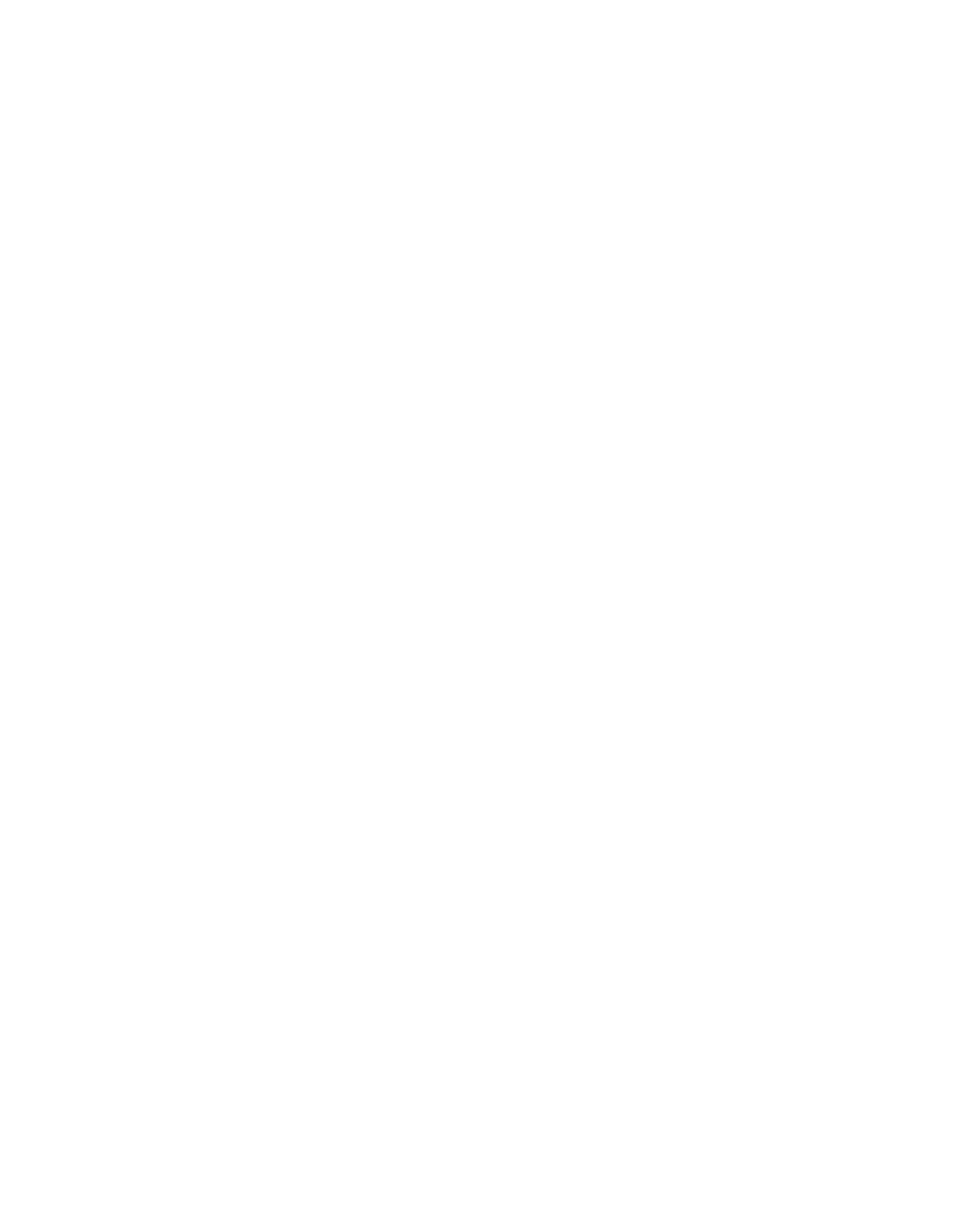

# TRUST IS THE FOUNDATION OF ALL RELATIONSHIPS

Relationships are formed as trust develops. When trust diminishes, relationships become more distant, often leading to conflict. As stated in the **Interpersonal Flexibility** section of this report, success in dealing with others requires that you are able to gain their endorsement for your ideas, proposals or actions when it is appropriate to do so. For you to gain this endorsement from others, people need to know they can trust you. **Building Trust** is the foundation of all interpersonal skills – without that skill, other interpersonal skills will be meaningless.

### **Understanding the Trust Model**

The 16 items used in this section of the Flexibility and Trust Survey were originally designed to measure trust building ability as perceived by others. Factor analysis of the data has shown that the set of 16 items unequivocally reflect two underlying subscales, **Communication** and **Consistency.**  All eight Acceptance and Openness items measure Communication, and all eight Congruence and Reliability items measure Consistency. For a breakdown, see the table below.

#### **The Elements of Trust™**

There are four "elements" of trust that must be present for trust to develop and be sustained. Each "element" is supported by two values. That is, when people believe in the "values that build trust" they will behave in trust building ways. The trust subscales, elements and their supporting values are:

| <b>Subscale</b> | <b>Behaviors</b>   | <b>Supporting Values</b>               |
|-----------------|--------------------|----------------------------------------|
| Communication   | Acceptance         | Respect and Recognition                |
|                 | <b>Openness</b>    | Receptivity and Disclosure             |
| Consistency     | <b>Congruence</b>  | Straightforwardness and Honesty        |
|                 | <b>Reliability</b> | Keeps Commitments and Seeks Excellence |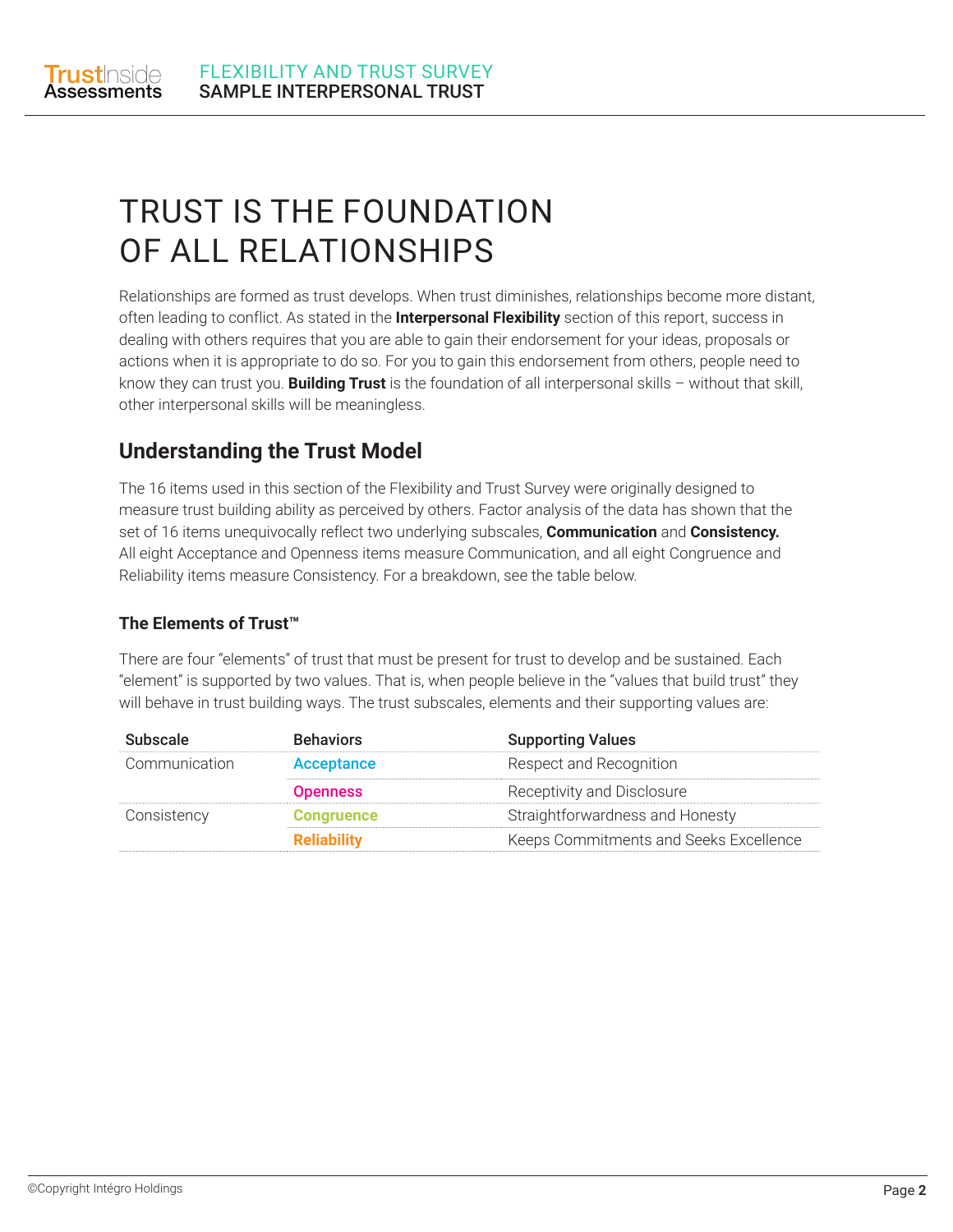

## VALUES THAT BUILD TRUST SCORES



### **How to Read and Interpret Your Graph**

The graph above shows a comparison between your self-perception and how others perceive your trust building behavior on each of the Values that Build Trust. The graph on this page gives you an overall picture of the comparison and the graphics on the following pages show your actual scores on a six point scale.

When looking at the scores for each of the items measuring the eight Values that Build Trust it may be helpful to ask yourself the following questions:

- 1. What does this tell me about my strengths and weaknesses in building trust with others?
- 2. Where are the biggest gaps between my self-perception and the perception of others?
- 3. What is it I need to START, STOP and CONTINUE doing in order to improve my trustworthiness with others?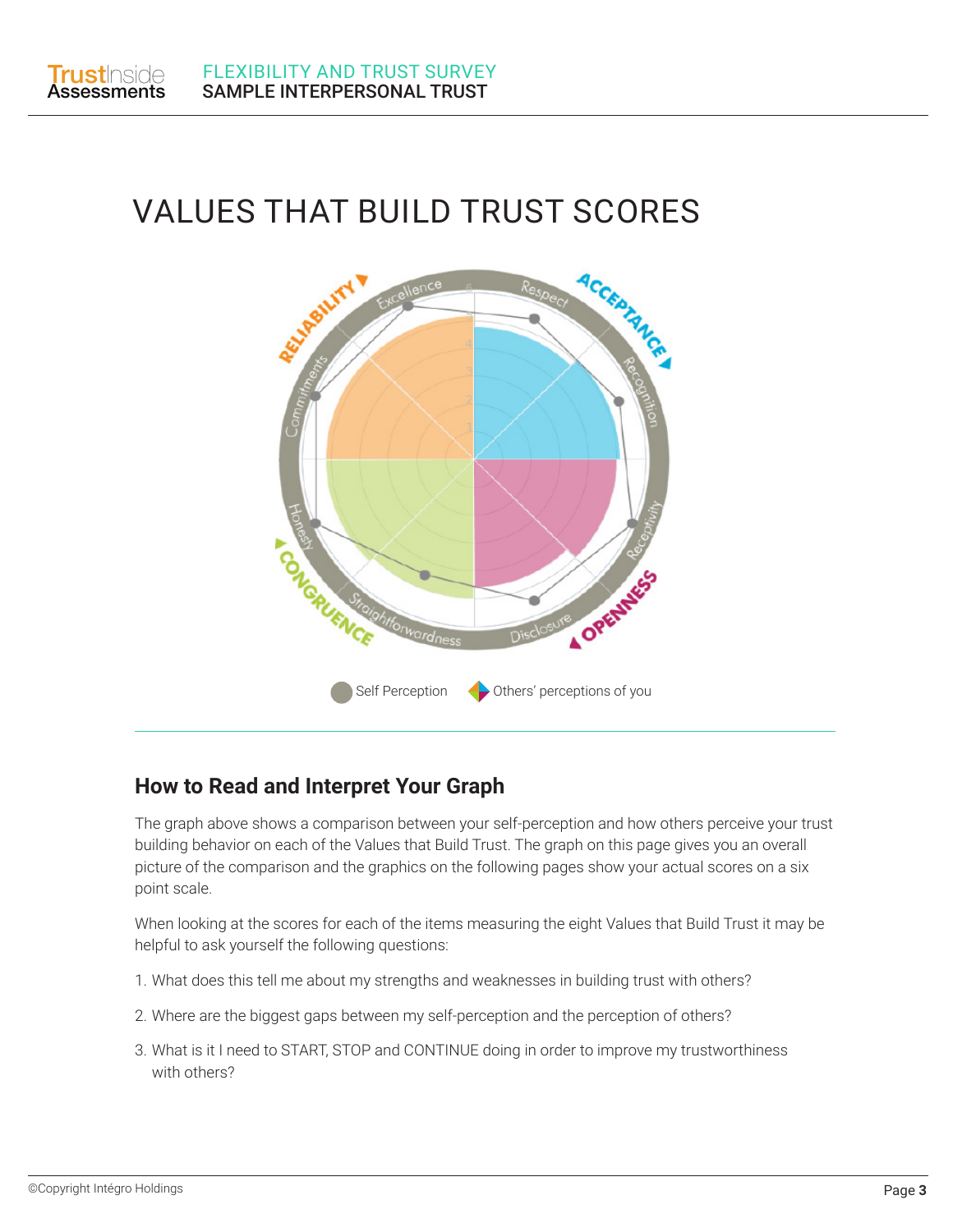



All people want to be accepted and respected for who they are, not judged, criticized or made to feel inferior. When others know you accept them for who they are, that whatever they say or do is not going to affect how you feel about them as a person, they can focus on being the best they can be. **Acceptance** eliminates the fear people have about speaking up, about being open and telling the truth. The starting point for increasing **acceptance** is to embrace the values of **respect** and **recognition**.

If you want someone to trust you, you need to **respect** them and let them know through appropriate, genuine **recognition.**



### **Openness**

People trust and respect you more for being open, even if the news is bad. No one likes to operate in the dark. Team members want and, in most cases, need to know how they are performing and appreciate feedback. How open are you with the members of your team? Do you encourage them to share their ideas, feelings, concerns? **Openness** engages people; they want to know more about what is going on. When openness is high people are more interested in their work and how well the organization is doing. And remember, openness is a two-way street.

To increase **openness**, embrace the values of **receptivity** and **disclosure**. Be receptive to what others have to say, invite feedback and encourage team members to disclose what is on their minds and share their ideas on how results can be improved.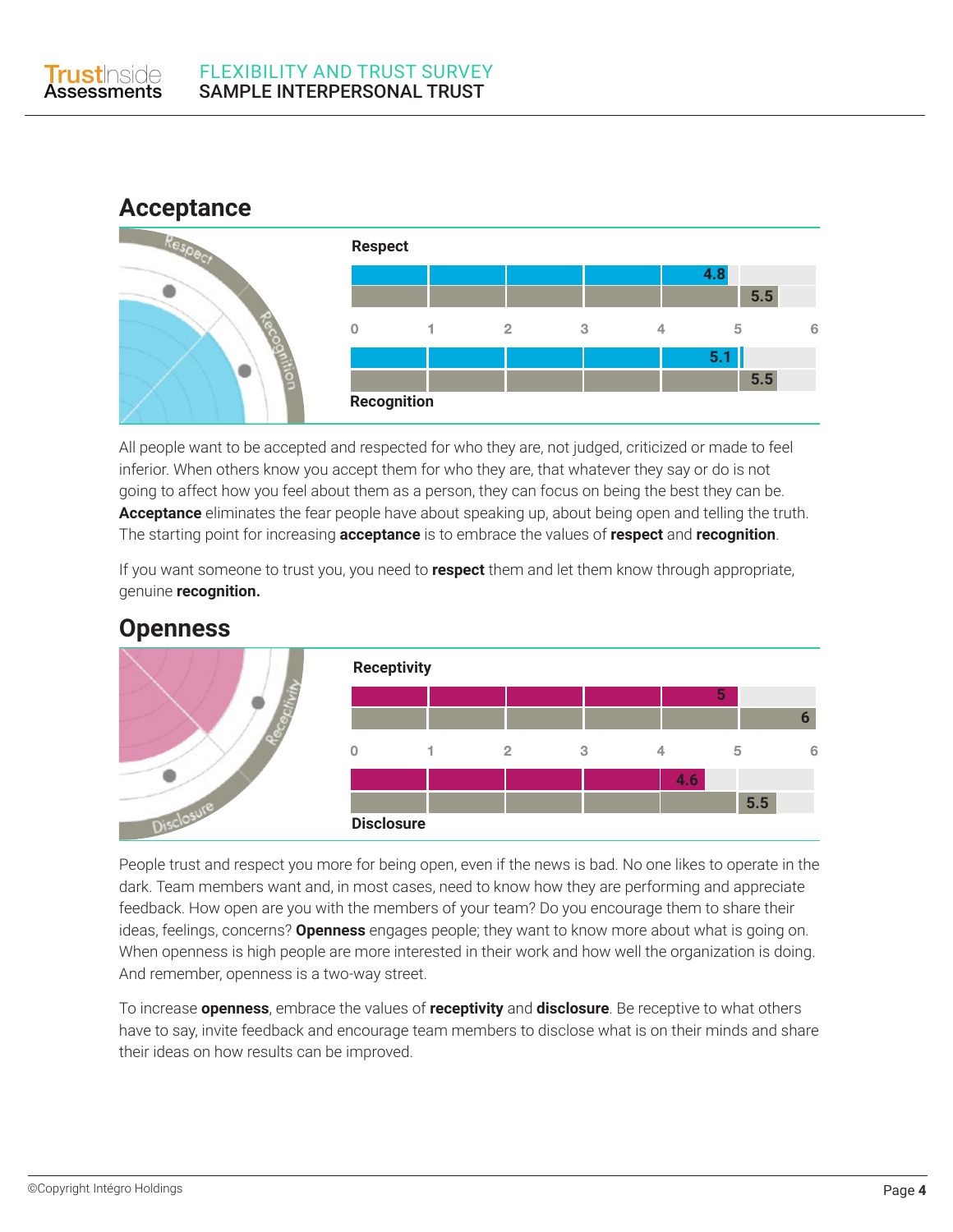

### **Congruence**



**Congruence** means *the same as* – what you say is the same as what you really mean, being **straightforward**. When you are not straightforward, other people tend to pick up on it. They see it in your body language, your facial expressions, or in the inconsistency in the tone of your voice.

Congruence is also about walking the talk or practicing what you preach. It is about principles, being honest and ethical. It is through your congruent behavior that others learn about your honesty and integrity.

To increase **congruence**, embrace the values of **honesty** and **straightforwardness**. It isn't easy to deliver bad news or say something that won't be popular, but in the long run, people will trust you more when they know they can count on you to tell it how it is.

### **Reliability**



No one wants to work with someone who is unreliable. You know from experience that it is hard to have confidence in people who make promises they do not keep, or who regularly fail to meet their deadlines. It is vital to your success that you can rely on your team members to deliver the results you need from them and in turn, that your team members can expect the same of you.

To increase **reliability**, embrace the values of **keeps commitments** and **seeks excellence**. Don't make promises you're not sure you can keep and when you say you'll do something, do it to the best of your ability.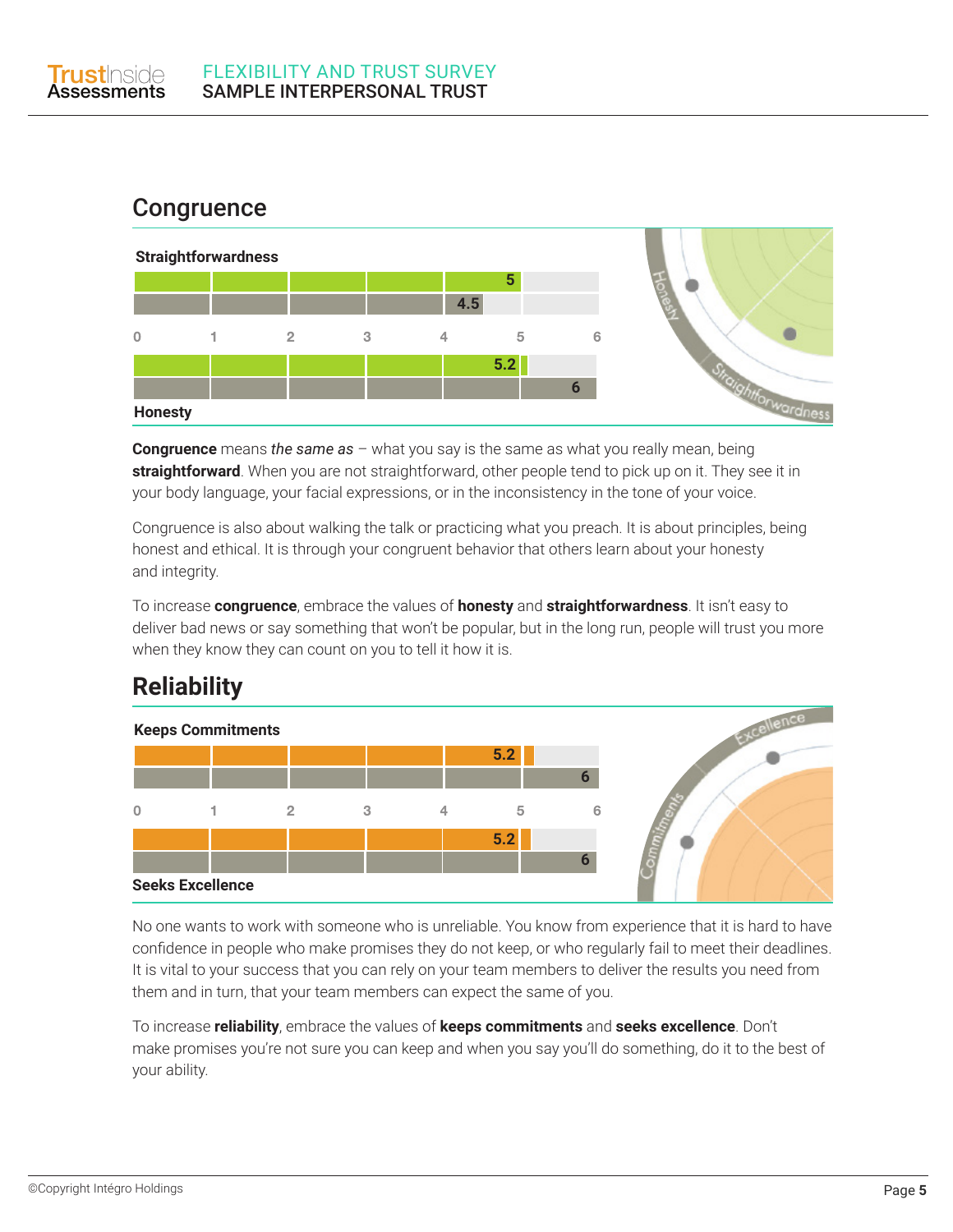

### OVERALL LEVEL OF TRUST BUILDING SKILLS



Your total **Values that Build Trust** score can be combined to give you an overall trust building skills score. This score, depicted in the graph above, is a comparison of your overall observer's average score and your overall self-score.

Your overall self-rating score was: **90** Your overall average observer's score was: **80**

When your observer's score was compared to our normed sample you were placed at: **2**.

The levels and score range are:

**Level 1:** 16 – 67 **Level 2:** 68 – 80 **Level 3:** 81 – 90 **Level 4:** 91 – 96

This information is further broken down into two subscales of trust; **Communication** and **Consistency**. This means that your overall level of trust building skills is fundamentally determined by how well you practice communication and consistency with others.

To build trust, you need to be consistent and communicate openly. Intégro's research shows that some people are much stronger on consistency than communication, whilst others are very effective at communication, but struggle with consistency.

You may personally believe that consistency is more important than communication when building trust, or vice versa. Remember, the person you want to trust you may be the opposite. **Both consistency and communication are necessary to build and sustain trust.**

A breakdown of the communication and consistency subscales can be found on the following pages.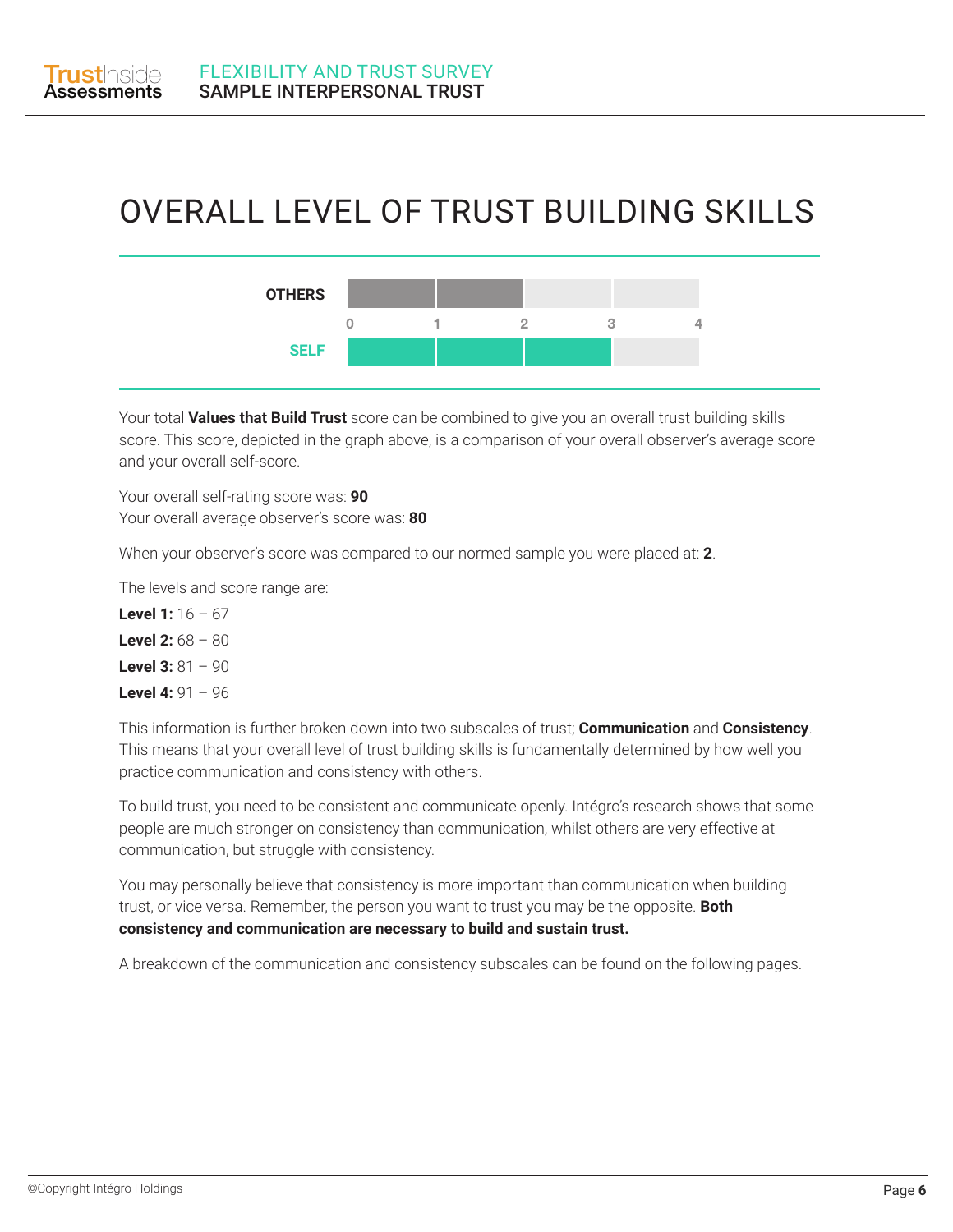

## BUILDING TRUST THROUGH COMMUNICATION



**Communication Subscale:** Measures how effectively you communicate with respect; let people know that you appreciate what they do; are receptive to their ideas and opinions; and openly discuss your thoughts and feelings.

Your overall self-rating score was: **45** Your overall average observer's score was: **39**

When your observer's score was compared to our normed sample you were placed at: **2**

The levels and score range are:

**Level 1:** 8 – 31 **Level 2:** 32-39 **Level 3:** 40-44 **Level 4:** 45-48

#### **Mean Communication Scores**

|                                                               | Average score you<br>received from your<br>observers | Average score of<br>others who have taken<br>this assessment |
|---------------------------------------------------------------|------------------------------------------------------|--------------------------------------------------------------|
| Shows that he or she cares about other team members           | 5.17                                                 | 4.83                                                         |
| Gives new ideas a fair hearing                                | 5.17                                                 | 4.73                                                         |
| Encourages others                                             | 5.17                                                 | 4.75                                                         |
| Is free with praise of other team members                     | 5.00                                                 | 4.68                                                         |
| Is willing to change opinion in the face of new evidence      | 4.83                                                 | 4.63                                                         |
| Communicates openly with others                               | 4.67                                                 | 4.69                                                         |
| Keeps others appropriately informed                           | 4.50                                                 | 4.52                                                         |
| Gives as much value to other's skills as to his or<br>her own | 4.50                                                 | 4.74                                                         |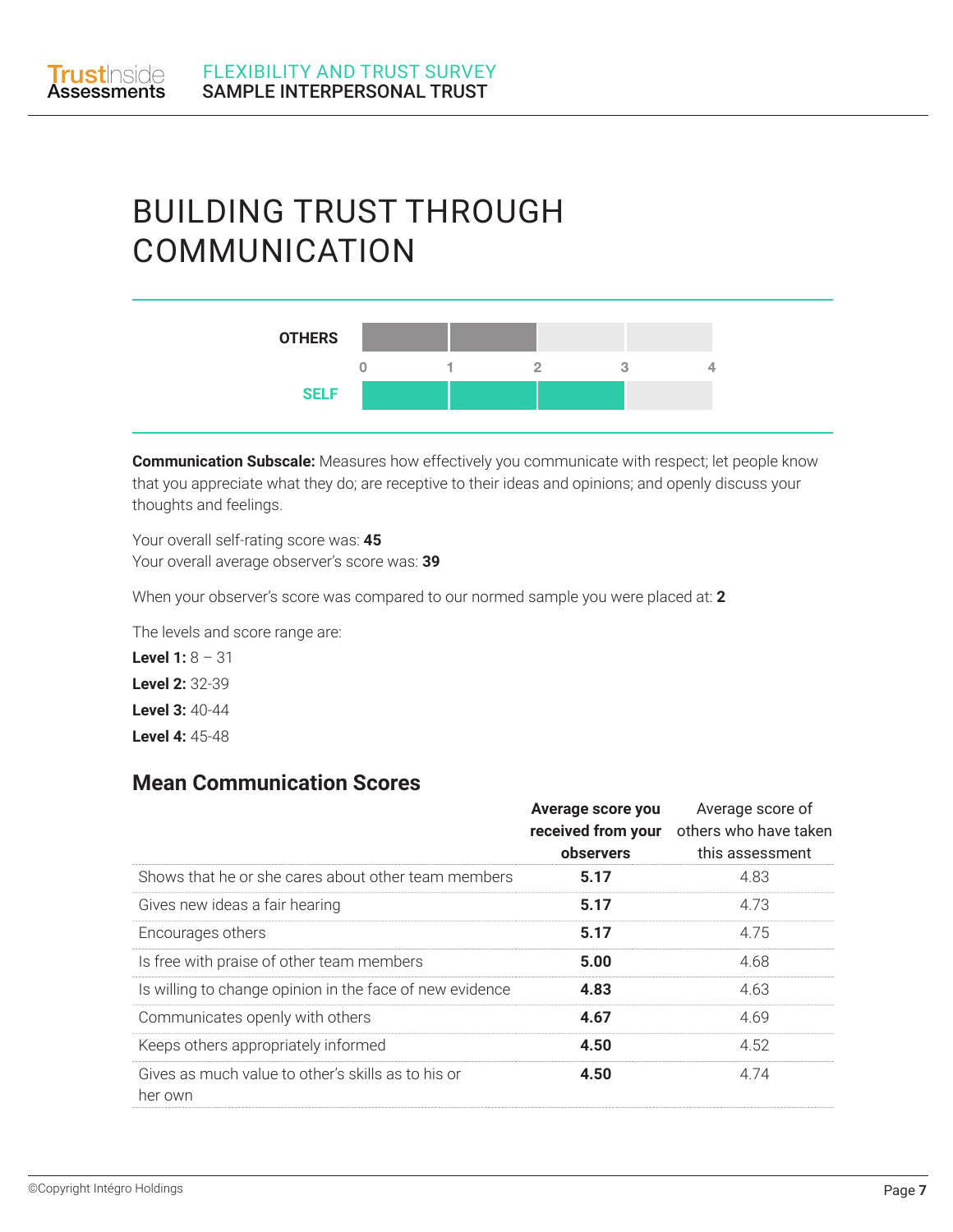

## VALUES THAT BUILD TRUST FREQUENCY SCORES

The following pages show the frequency scores of the people who rated you on the Values that Build Trust. Your self-rating is indicated by **S**.

### **Communication**

| Respect                                                           | Almost<br>Never |           |           |                |                | Almost<br>Always |
|-------------------------------------------------------------------|-----------------|-----------|-----------|----------------|----------------|------------------|
| 16. Shows that he or she cares about other<br>team members        | $\bigcap$       | $\bigcap$ | $\bigcap$ | $\overline{2}$ | 1S             | 3                |
| 17. Gives as much value to other's skills as to<br>his or her own | $\bigcap$       | $\bigcap$ | 1         | $\overline{2}$ | $\overline{2}$ | 1S               |
| <b>Recognition</b>                                                | Almost<br>Never |           |           |                |                | Almost<br>Always |
| 18. Is free with praise of other team members                     | $\Omega$        | $\Omega$  | $\Omega$  | 2              | 2S             | 2                |
| 19. Encourages others                                             | $\overline{0}$  | $\Omega$  | $\Omega$  | 1              | 3              | 2S               |
|                                                                   | Almost          |           |           |                |                | Almost           |
| Receptivity                                                       | Never           |           |           |                |                | Always           |
| 20. Gives new ideas a fair hearing                                | $\Omega$        | $\bigcap$ | $\bigcap$ | 1              | 3              | 2S               |
| 21. Is willing to change opinion in the face of<br>new evidence   | $\Omega$        | $\bigcap$ | 1         | $\Omega$       | 4              | 1S               |
|                                                                   | Almost          |           |           |                |                | Almost           |
| <b>Disclosure</b>                                                 | Never           |           |           |                |                | Always           |
| 22. Communicates openly with others                               | $\Omega$        | $\Omega$  | $\Omega$  | 3              | 2S             | 1                |
| 23. Keeps others appropriately informed                           | $\bigcap$       | $\cap$    | $\bigcap$ | 3              | 3              | 0S               |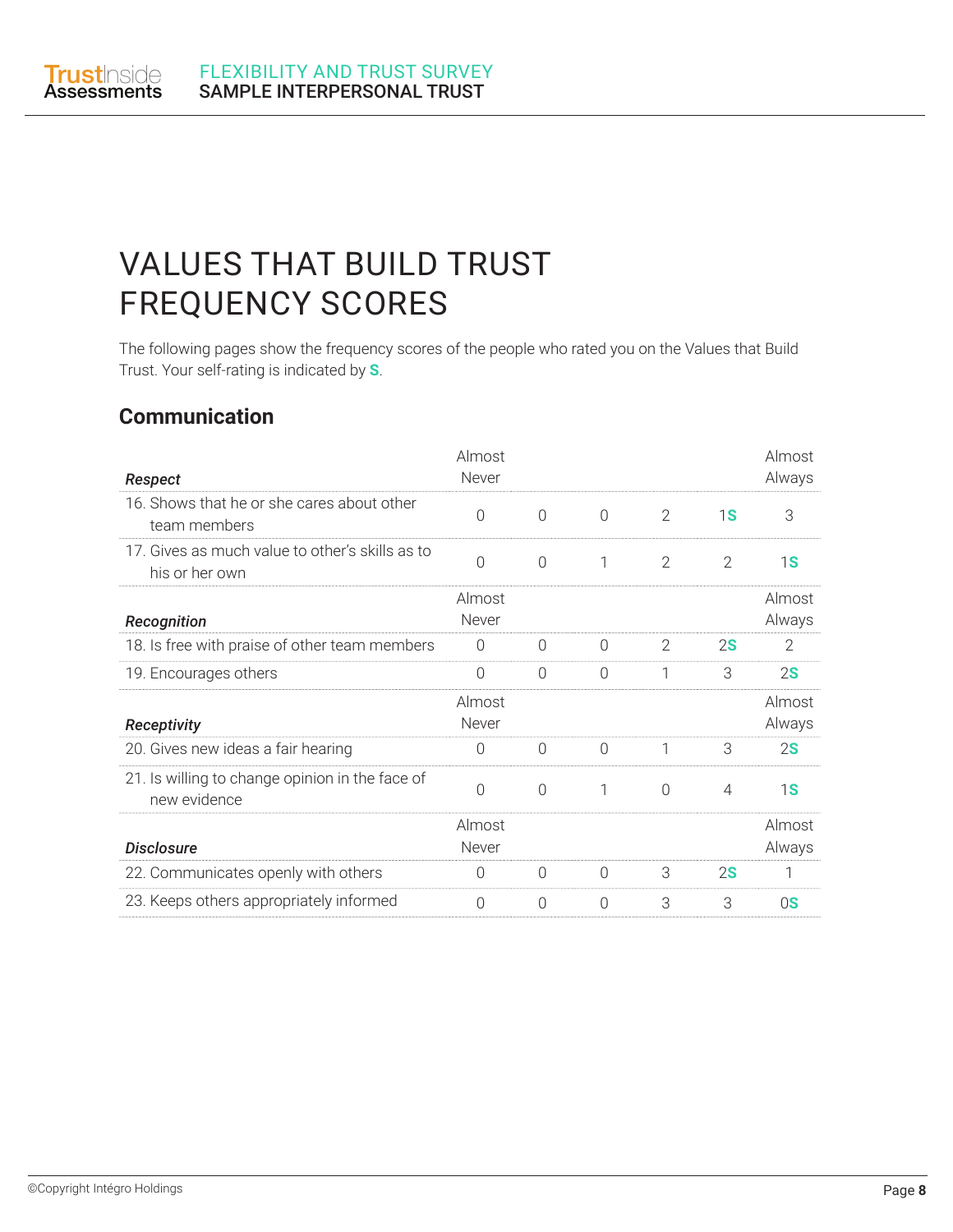

### BUILDING TRUST THROUGH CONSISTENCY



**Consistency Subscale:** Measures your ability to be straightforward; act with honesty and integrity, keep your commitments and seek excellence in everything that you do.

Your overall self-rating score was: **45** Your overall average observer's score was: **41**

When your observer's score was compared to our normed sample you were placed at: **2**

The levels and score range are:

**Level 1:** 8 – 36 **Level 2:** 37 – 41 **Level 3:** 42 – 46 **Level 4:** 47 – 48

#### **Mean Consistency Scores**

|                                                         | Average score you<br>received from your<br>observers | Average score of<br>others who have taken<br>this assessment |
|---------------------------------------------------------|------------------------------------------------------|--------------------------------------------------------------|
| Performs his or her responsibilities conscientiously    | 5.50                                                 | 5.14                                                         |
| Confronts challenging situations when they arise        | 5.33                                                 | 4.85                                                         |
| Acts with integrity                                     | 5.33                                                 | 5.22                                                         |
| Seeks excellence in his or her responsibilities         | 5.17                                                 | 5.14                                                         |
| Makes an observable effort to improve his or her skills | 5.17                                                 | 4.89                                                         |
| Practices what they preach                              | 5.00                                                 | 4.94                                                         |
| Stays with the job until it is done                     | 4.83                                                 | 5.04                                                         |
| Is direct when communicating with others                | 4.67                                                 | 4.76                                                         |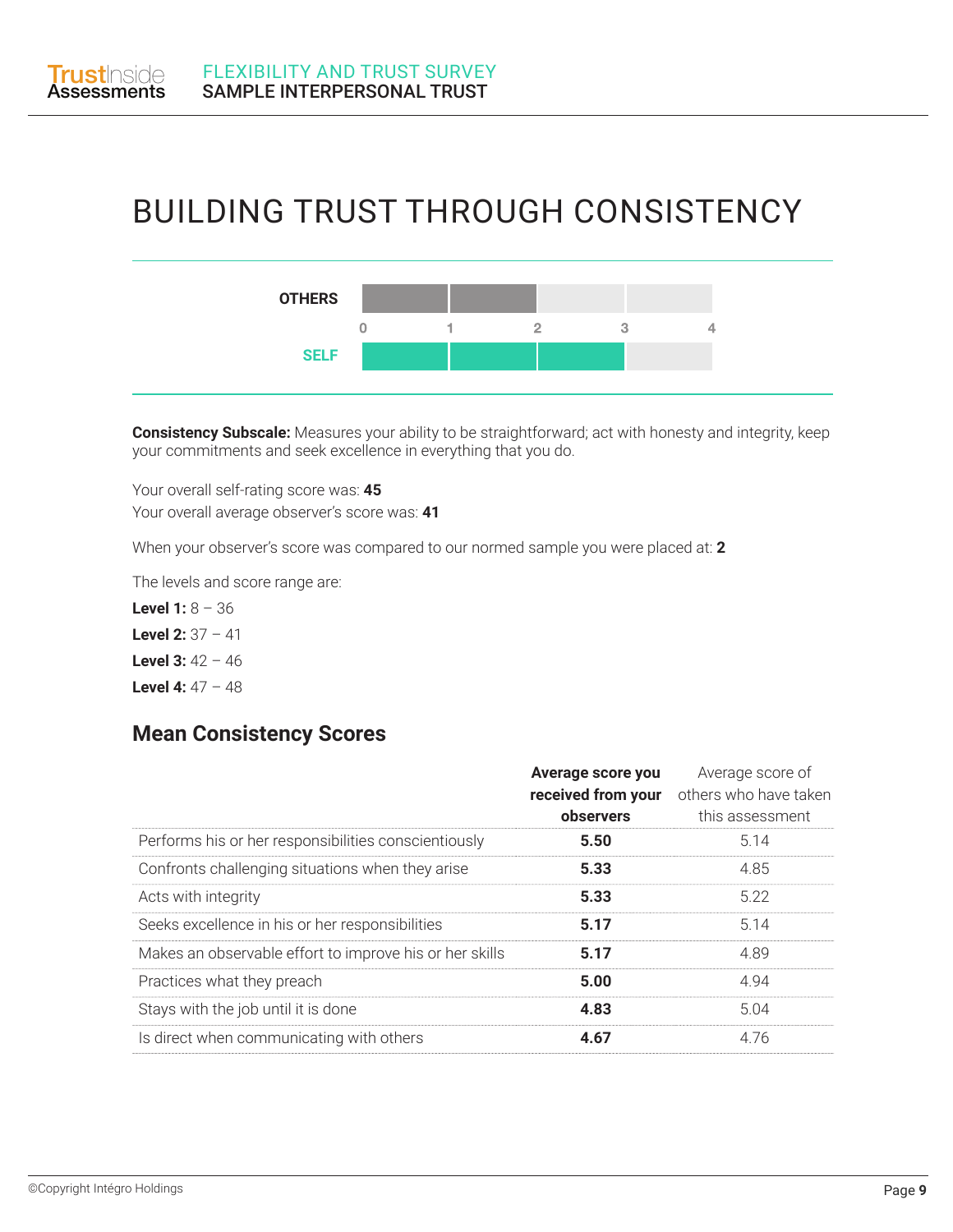

### VALUES THAT BUILD TRUST FREQUENCY SCORES

The following pages show the frequency scores of the people who rated you on the Values that Build Trust. Your self-rating is indicated by **S**.

#### **Consistency**

| <b>Straightforwardness</b>                                     | Almost<br>Never |           |                |               |                | Almost<br>Always |
|----------------------------------------------------------------|-----------------|-----------|----------------|---------------|----------------|------------------|
| 24. Confronts challenging situations<br>when they arise        | 0               | $\bigcap$ | $\Omega$       | 1             | 2S             | 3                |
| 25. Is direct when communicating with others                   | $\overline{0}$  | $\Omega$  | 1              | 2S            | 1              | $\overline{2}$   |
| <b>Honesty</b>                                                 | Almost<br>Never |           |                |               |                | Almost<br>Always |
| 26. Acts with integrity                                        | 0               | $\Omega$  | $\Omega$       | 1             | $\overline{2}$ | 3 <b>S</b>       |
| 27. Practices what they preach                                 | 0               | $\Omega$  | 1              | $\Omega$      | 3              | 2S               |
| <b>Keep Commitments</b>                                        | Almost<br>Never |           |                |               |                | Almost<br>Always |
| 28. Performs his or her responsibilities<br>conscientiously    | 0               | $\bigcap$ | $\bigcap$      | 1             | 1              | 4S               |
| 29. Stays with the job until it is done                        | $\bigcap$       | $\bigcap$ | $\bigcap$      | $\mathcal{P}$ | 3              | 1S               |
| <b>Seeks Excellence</b>                                        | Almost<br>Never |           |                |               |                | Almost<br>Always |
| 30. Seeks excellence in his or her<br>responsibilities         | $\Omega$        | $\bigcap$ | $\overline{0}$ | 1             | 3              | 2S               |
| 31. Makes an observable effort to improve<br>his or her skills | 0               | $\bigcap$ | $\Omega$       | 1             | 3              | 2S               |